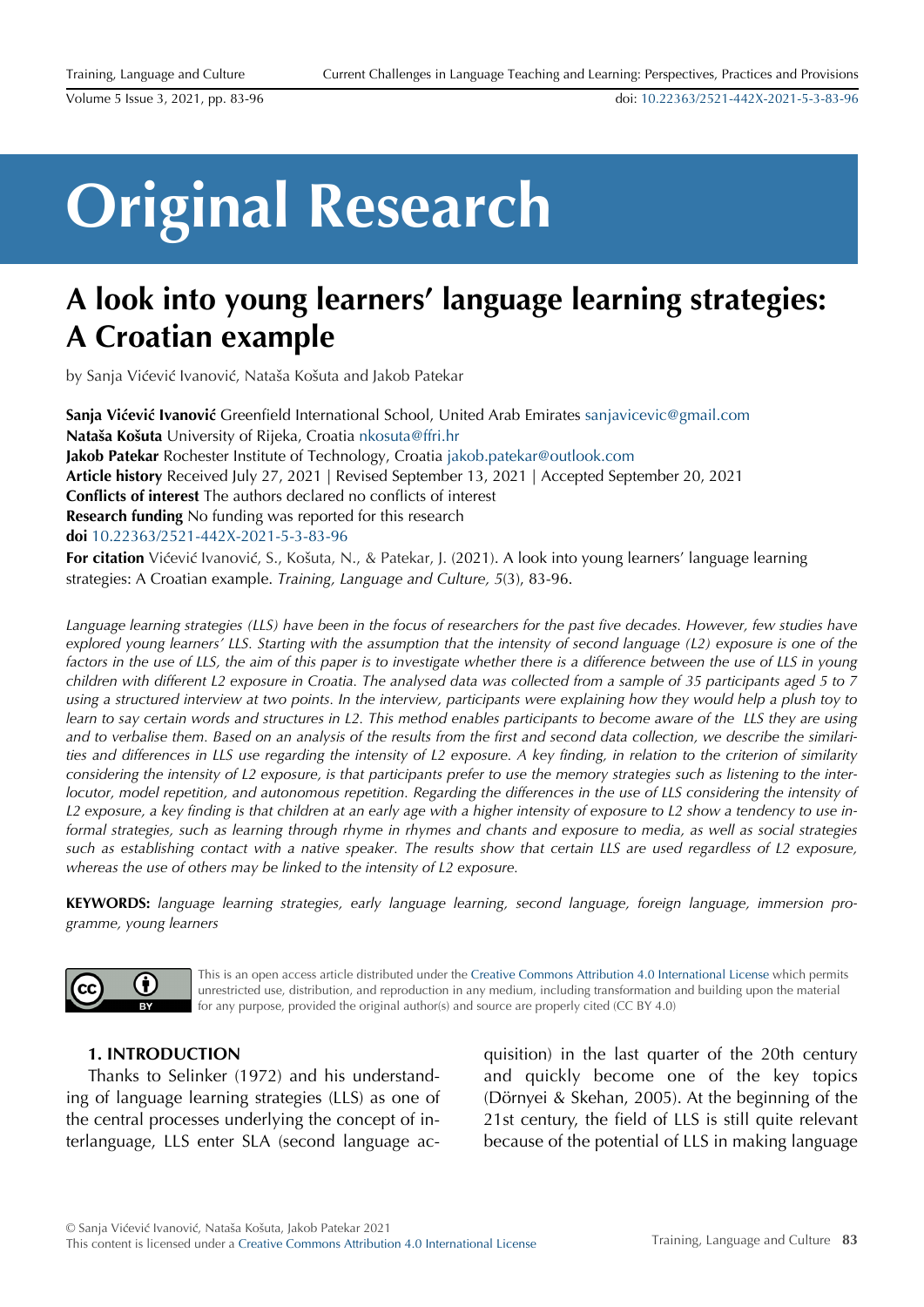Training, Language and Culture

Volume 5 Issue 3, 2021, pp. 83-96

doi: [10.22363/2521-442X-2021-5-3-83-96](https://doi.org/10.22363/2521-442X-2021-5-3-83-96)

*'In addition, research has thus far shown that multilingual learners use language learning strategies more frequently than monolinguals or bilinguals, but it has not provided an answer to the question of whether and how different languages affect language learning strategies use'*

learning more effective (Griffiths & Oxford, 2014). Although Thomas and Rose (2019) find that there is a steady decline in LLS studies, Pawlak (2019) believes that such studies have not lost their appeal with practitioners who recognise the role of LLS in enhancing language learning.

In studying variations in L2 strategy use, researchers have found that age, among other variables, generally affects the use of LLS (Takeuchi, 2019). With regard to this, it is important to determine which LLS young learners use (Gürsoy & Eken, 2018), and for this reason it is this target group of participants that should be studied in order to create a scientifically-based theoretical foundation for the practical application of LLS at the very beginning of children's education.

In addition, research has thus far shown that multilingual learners use LLS more frequently than monolinguals or bilinguals, but it has not provided an answer to the question of whether and how different languages affect LLS use (Pawlak & Oxford, 2018). Therefore, we believe it is highly important to provide qualitative insights into LLS use among children with different levels of L2 exposure.

Based on the trends described in the field of LLS, the aim of this paper is to describe the use of LLS at an early age considering the intensity of L2 exposure. In our research, we were guided by the following questions.

1. Which LLS do young learners use considering the intensity of L2 exposure?

2. Are there similarities in LLS that young learners use considering the intensity of L2 exposure?

3. Are there differences in LLS that young learners use considering the intensity of L2 exposure?

# **2. MATERIAL AND METHODS 2.1. Instrument**

The instrument consisted of a structured interview (based on Mihaljević Djigunović, 2001) with six questions that stimulated the participants to say how they would help certain plush toys (a cat, a dog, a kangaroo, a panda, an elephant, a parrot) to learn to say certain words and structures in L2. We find that this method enables participants to become aware of language learning strategies they are using and to verbalise them by explaining how they would help a plush toy.

# **2.2. Participants**

The sample consisted of 19 girls and 16 boys ages 5 to 6 in the 1st and 6 and 7 in the 2nd data collection (N=35) who were at different levels of exposure to a different L2: German, French, or Italian. The participants who were exposed to German (N=12) were included in the early language learning (ELL) of German as part of a kindergarten programme delivered in Croatian and enriched with some content in German. This 10-hour kindergarten programme was aimed at Croatianspeaking children who wanted to learn German as a foreign language. In line with this, by embedding German songs, stories, and games, children were motivated to use German. The participants whose L2 was French (N=9) were in an ELL course that involved 4 hours of French per day. In this course children were predominantly exposed to French through various age-appropriate activities and prompted to use French actively. This programme was aimed at Croatian-speaking children who wanted to learn French as a foreign language in an intensive course. The last group of participants were exposed to Italian (N=14) in a 10-hour kindergarten immersion programme for members of the Italian minority. Compared to the other two programmes, this kindergarten programme was delivered in Italian only because it was aimed primarily at preparing Italian-speaking children for Italian primary school in Croatia. All kindergartens were in Croatia. In part 3, we look at previous theoretical considerations and key research findings relevant to our study.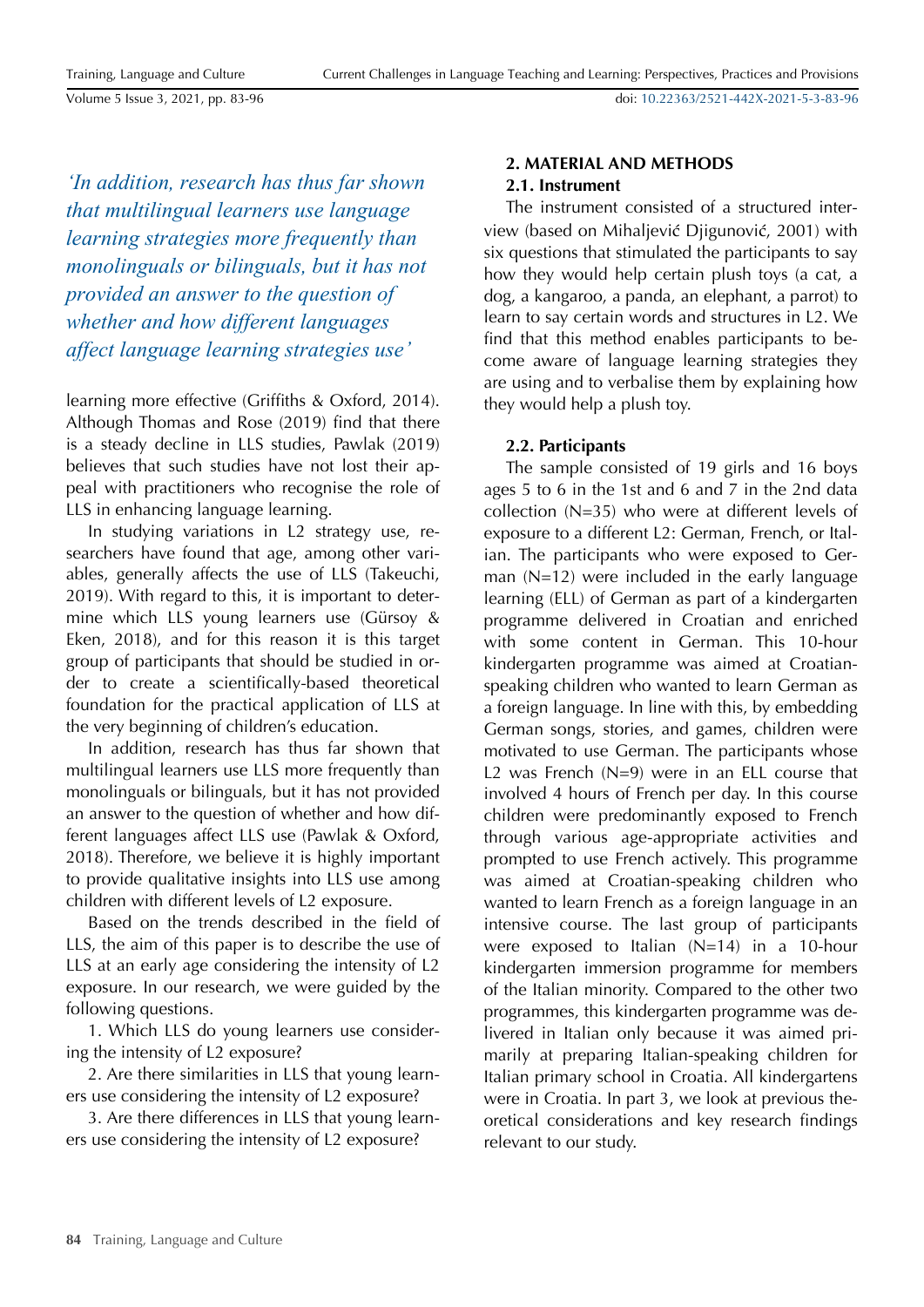*'LLS theory is 'highly complex, dynamic, and eclectic, drawing inclusively on insights from many different theoretical traditions' and interrelated with 'cognitive base, complexity/chaos theory, behaviourism, sociocultural theory, activity theory and, perhaps, others'*

# **2.3. Procedure**

The research was carried out in accordance with the ethical requirements of doing research with children as participants and in line with the guidelines set out in the Code of Ethics for Research with Children (Ajduković & Kolesarić, 2003). The research involved two data collection (DC) periods. The first DC was carried out toward the beginning of the academic year, from mid-October to mid-November, and the second DC was carried out toward the end of the academic year, from mid-May to mid-June. The first DC was used to establish the initial state of LLS use, and the second to determine the similarities and differences in the use of LLS during one academic year considering the intensity of L2 exposure.

Each child was interviewed for 10 minutes and the interview was video-recorded. Participants were able to choose the language in which the interview would be conducted. Learners of German and French chose Croatian, while Italian leaners generally chose Italian. Considering the participants' ages, each interview question was asked twice to provide respondents with sufficient time to answer the questions. Following the completion of the interviews, the recordings were transcribed and the data was used to identify the reported LLS.

Data for this study originated from a larger set of data collected within research conducted for a doctoral thesis (Vičević Ivanović, 2017).

### **3. THEORETICAL BACKGROUND**

# **3.1. Definition of language learning strategies**

LLS theory is '*highly complex, dynamic, and eclectic, drawing inclusively on insights from many different theoretical traditions*' (Griffiths, 2019, p. 3) and interrelated with '*cognitive base, complexity/chaos theory, behaviourism, sociocultural theory, activity theory and, perhaps, others*' (Griffiths & Oxford, 2014, p. 2). Upon taking a closer look into the theoretical background, cognitivist theory stands out as the oldest and most influential. The cognitivist view has started to shape the traditional stream of LLS theory starting with O'Malley and Chamot (1990) and continues to stand as a theoretical framework for understanding LLS (Wenden, 2002; Harris & Grenfell, 2004).

However, seeing that the traditional line of research attempts has not resulted in a clear, precise, and universally accepted theoretical model and definition of LLS, other concepts entered the field, such as '*self-regulation, agency, autonomy, self-efficacy, mindsets, resilience, hope, and internal attributions*' (Thomas & Rose, 2019, p. 251). There have lately been increased efforts to define the notion from the aspect of self-regulation of academic learning (Dörnyei, 2005; Oxford, 2013; Dörnyei & Ryan, 2015), which provides an opportunity for a potential terminological clarification of LLS (Lazarić & Vičević Ivanović, 2017). However, seeing that self-regulation was not constructed to operate specifically within SLA, it has not been taken up by the wider LLS research community (Rose et al., 2018).

On the other hand, Pawlak and Oxford (2018) are convinced that the theory of complex dynamic systems could reflect well the dynamism of LLS. This, indeed, is the latest attempt to understand the nature of LLS. According to Oxford (2017), '*all complexity perspectives are ways of comprehending the world that involve complexity, holism, dynamism, and nonlinearity, as opposed to simplicity, fragmentation, stasis, and linearity*' which '*might help us understand learning strategies and strategy instruction in deeper ways than ever before*' (Oxford, 2017, p. 129). Thomas et al. (2019) note that researchers who study language learning are beginning to show increasing interest in complex dynamic systems theory because they realise that learning cannot be segmented into separate constructs and that individuals cannot be seen as detached from their groups and contexts.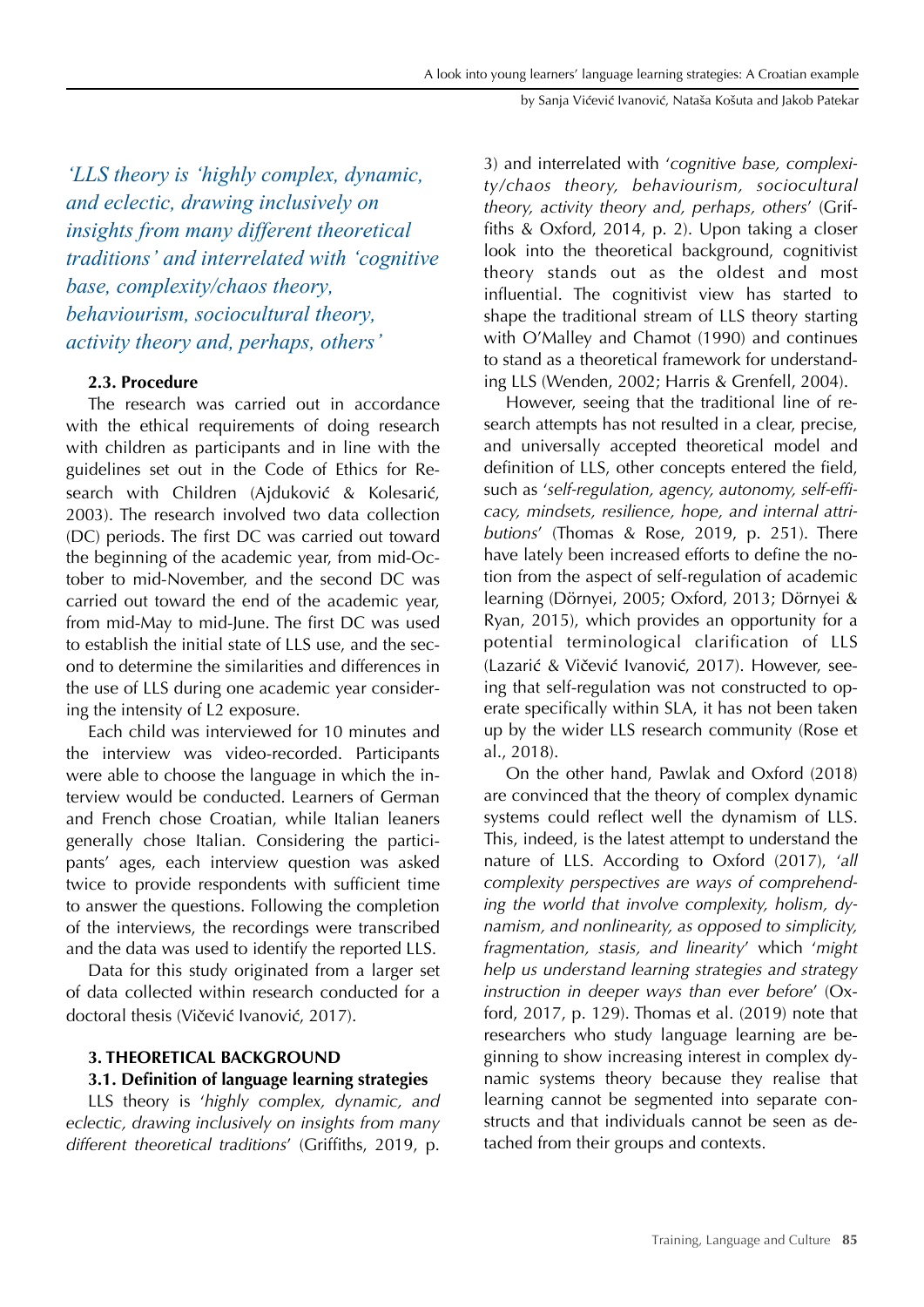doi: [10.22363/2521-442X-2021-5-3-83-96](https://doi.org/10.22363/2521-442X-2021-5-3-83-96)

Rose et al. (2018) recognise the potential of conducting LLS research without being bound to a theoretical framework as researchers can thus explore LLS from a variety of perspectives. Seeing that there is no universally accepted theoretical model of LLS, in this paper as we analyse the use of LLS we consider the complex relationship of different phenomena (at individual cognitive and metacognitive level, at individual affective level, and at social level) elaborated within various theories. However, our language learning strategy analysis considers known strategy taxonomies, and emerges as an adaptation for young learners which links this research to the traditional stream of language learning research.

Finally, considering there is no universally accepted definition, and bearing in mind the aim of this research, in this paper LLS are understood in line with the updated definition by Griffiths and Cansiz (2015, p. 476) who define LLS as '*actions chosen (either deliberately or automatically) for the purpose of learning or regulating the learning of language*'.

# **3.2. Studies on young learners' language learning strategies**

LLS research thus far has primarily focused on determining and classifying LLS, which is the case with studies in the context of ELL (English Language Learning) as well (Nikolov, 1999, 2002; Mihaljević Djigunović, 2001; Tragant & Victori, 2003, 2006; Kirsch, 2012; Psaltou-Joycey et al., 2014; Chilkiewicz, 2015; Hrozková, 2015; Veraksa & Belolutskaya, 2021; Lütze-Miculinić & Vičević Ivanović, 2018).

Mihaljević Djigunović (2001) identifies formal strategies as the most frequently reported LLS, followed by TPR (Total Physical Response) strategies; the least reported strategies are affective strategies. Ćirković-Miladinović (2017) found that social strategies and memory strategies are the most common in ELL, whereas metacognitive strategies were used significantly less. According to Nikolov (1999, 2002), memory strategies play an important role in ELL, especially taking into account that memory strategies are probably the first strategies that young learners start to develop (Vičević Ivanović, 2020). Furthermore, Nikolov (1999, 2002) explains that the importance of cognitive strategies grows with age – young learners like to repeat songs and games, and they do this unconsciously, whereas at the age of nine or ten this propensity for repetition diminishes. Nikolov (1999, 2002) concludes that the younger the learners are, the fewer LLS they use as they rely on the natural acquisition process; however, as they grow, they tend to use more and more LLS.

Mihaljević Djigunović (2001) finds that LLS are a reflection of what the learners were exposed to or the way they were taught. In line with this, Psaltou-Joycey and Gavriilidou (2018) and Psaltou-Joycey (2019) highlight the importance of instruction in LLS use. In contrast, Kirsch (2012) claims that languages learning strategies are not always a reflection of class activities.

Gürsoy and Eken (2018) found moderate use of LLS, and Tragant and Victori (2003, 2006) identified fewer reported LLS among ten-year-olds in comparison to older learners, which were mostly memory strategies of repetition and copying and, more frequently, social strategies. The authors presume that more proficient learners report, and hence probably use, a wider spectrum of LLS. This has also been confirmed by Gu et al. (2005) and Nikolov (1999, 2002). Platsidou and Sipitanou (2015) also confirmed the link between language proficiency and greater use of languages learning strategies, regardless of age.

Unlike the previous quantitative approach that was predominantly focused on collecting and classifying LLS (see Oxford, 1990), the focus of contemporary LLS studies is on the qualitative analysis of data (Dörnyei & Ryan, 2015). Rose et al. (2018) highlight that '*quantitative approaches need to be built upon richer qualitative data in order to fully understand the complexities of strategy use in context, but it is uncertain as to whether an uptake of qualitative research has occurred*' (Rose et al., 2018, p. 153). At the basis of qualitative analysis is a description of LLS from various aspects of their use, for example, among learners of different age. Bearing in mind that LLS studies with young learn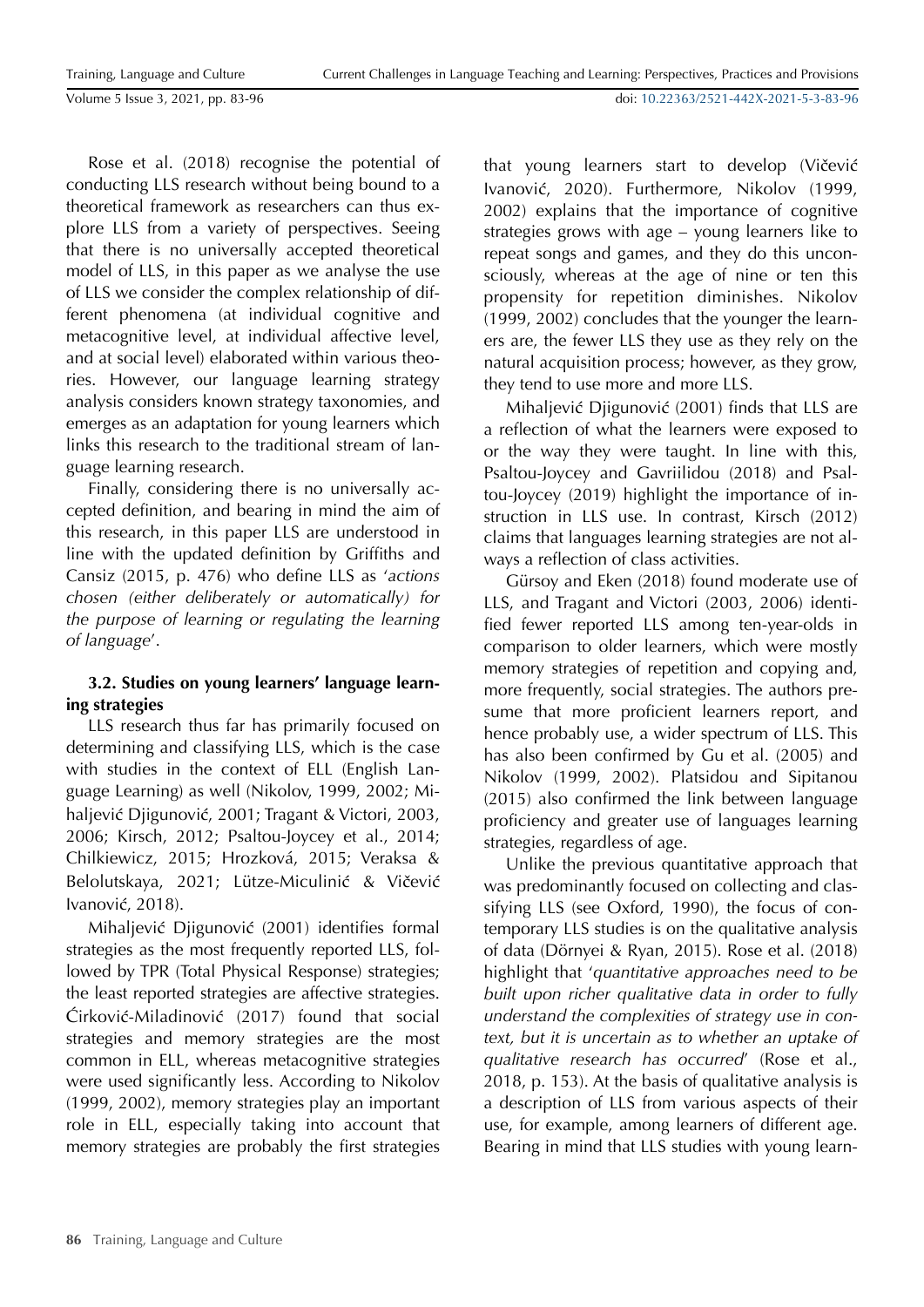ers are sporadic (Gürsoy & Eken, 2018), we have decided to investigate 5-6-year-old children with different L2 exposure within the Croatian context to gain an insight into the use of LLS considering the intensity of L2 exposure.

# **4. STUDY AND RESULTS**

# **4.1. Quantitative analysis**

In order to answer the first research question regarding which LLS were used by the participants, we carried out a quantitative analysis of the collected data. Drawing on the theoretical background which points to scarce research on LLS among young learners, with some contradictory results as well, we did not opt for a set LLS categorisation but focused on data-driven categorisation of reported LLS groups and sub-groups. As highlighted in the theoretical section, we analyse the use of LLS considering the complex relationship of different phenomena at individual cognitive and metacognitive level, at individual affective level, and at social level elaborated within various theories. Considering known strategy taxonomies, our categorisation is an adaptation for young learners. The reported LLS were categorised into six groups: (1) memory strategies, N=223 (1st DC), N=242 (2nd DC); (2) informal strategies N=69 (1st DC), N=113 (2nd DC); (3) formal strategies N=53 (1st DC),  $N=71$  (2nd DC); (4) analysing strategies N=53 (1st DC), N=58 (2nd DC); (5) social strategies N=39 (1st DC), N=34 (2nd DC); (6) metacognitive strategies N=2 (1st DC), N=6 (2nd DC). Surprisingly, affective strategies were not reported.

Memory strategies comprise actions focused on memorising linguistic material. Informal strategies are centred around acquiring a second language in a natural way, while formal strategies include learning actions typical for the classroom context. Analysing strategies are related to translation. Social strategies include learning with someone. Metacognitive strategies help with regulating the process of learning. Affective strategies enable the emotional management of learning.

A number of subgroups were identified in each group. Memory strategies include: (1) listening to the interlocutor; (2) model repetition; (3) autonomous repetition; (4) singling out and repeating certain sounds (Table 1).

Table 1

*Number of LLS sub-groups within memory strategies, according to L2*

|                 | LISTENING TO THE<br><b>INTERLOCUTOR</b> |     |     | <b>MODEL</b><br><b>REPETITION</b> |     | <b>AUTONOMUS</b><br><b>REPETITION</b> | SINGLING OUT AND<br>REPEATING CERTAIN SOUNDS |          |  |
|-----------------|-----------------------------------------|-----|-----|-----------------------------------|-----|---------------------------------------|----------------------------------------------|----------|--|
| Data collection | 1st                                     | 2nd | 1st | 2nd                               | 1st | 2nd                                   | 1st                                          | 2nd      |  |
| <b>GE</b>       | 19                                      | 32  | 71  | 62                                | 13  | 5                                     | $\theta$                                     | $\theta$ |  |
| <b>FR</b>       | 9                                       | 19  | 32  | 30                                | 11  | 8                                     |                                              | $\theta$ |  |
| IT              | 22                                      | 35  | 42  | 47                                | 3   | $\overline{4}$                        | $\theta$                                     | $\theta$ |  |
| <b>TOTAL</b>    | 50                                      | 86  | 145 | 139                               | 27  | 17                                    |                                              | $\theta$ |  |

If we compare different sub-groups of memory strategies, listening to the interlocutor, model repetition, and autonomous repetition were used by all participants. However, model repetition stands out as the most frequently reported in the 1st as well as in the 2nd DC.

Informal strategies include: (1) showing the object; (2) showing and naming the object; (3) use in language context; (4) physically manipulating what the word means; (5) learning through rhyme in rhymes and chants; (6) learning through participation in games; (7) exposure to media.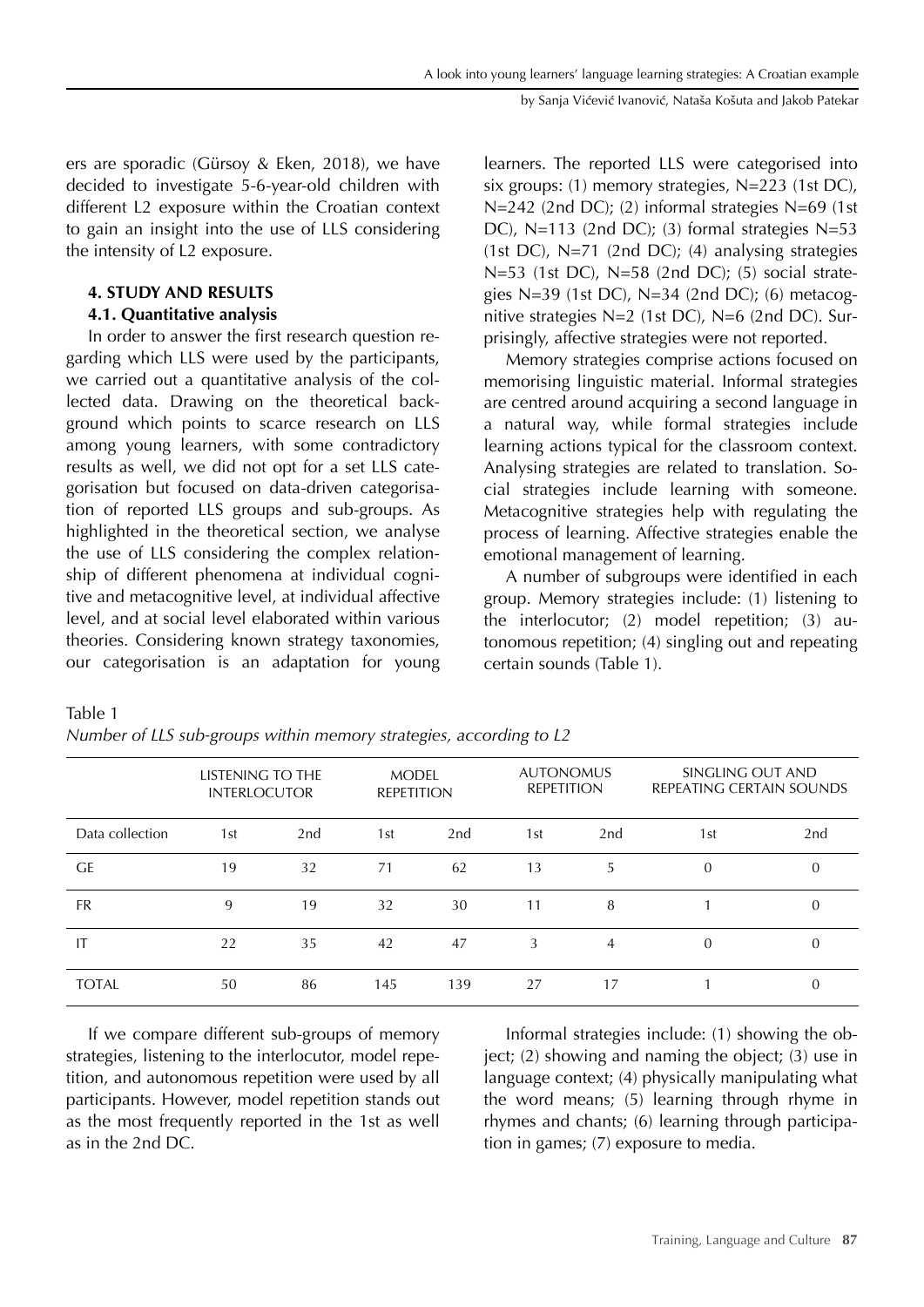doi: [10.22363/2521-442X-2021-5-3-83-96](https://doi.org/10.22363/2521-442X-2021-5-3-83-96)

Only two subgroups within informal strategies, showing and naming the object and use in language context, were reported in the 1st and 2nd DC among all participants. On the other hand,

learning through rhyme in rhymes and chants, learning through participation in games, and exposure to media were reported only among participants with higher L2 exposure (Table 2).

# Table 2

|                 |                | <b>SHOWING</b><br>THE OBJECT | <b>SHOWING AND</b><br>NAMING THE<br><b>OBJECT</b> |     | USE IN<br>LANGUAGE<br><b>CONTEXT</b> |     | PHYSICALLY<br><b>MANIPULATING</b><br><b>WHAT THE</b><br><b>WORD MEANS</b> |     | <b>LEARNING</b><br><b>THROUGH RHYME</b><br>IN RHYMES AND<br><b>CHANTS</b> |              | <b>LEARNING</b><br>THROUGH<br><b>PARTICIPATION</b><br>IN GAMES |                | <b>EXPOSURE</b><br>TO MEDIA |                |
|-----------------|----------------|------------------------------|---------------------------------------------------|-----|--------------------------------------|-----|---------------------------------------------------------------------------|-----|---------------------------------------------------------------------------|--------------|----------------------------------------------------------------|----------------|-----------------------------|----------------|
| Data collection | 1st            | 2nd                          | 1 <sub>st</sub>                                   | 2nd | 1st                                  | 2nd | 1st                                                                       | 2nd | 1st                                                                       | 2nd          | 1st                                                            | 2nd            | 1st                         | 2nd            |
| <b>GE</b>       | $\mathbf{0}$   | $\overline{4}$               | 2                                                 | 16  | $\overline{7}$                       | 5   | $\mathbf{0}$                                                              | 5   | $\overline{0}$                                                            | $\mathbf{0}$ | $\mathbf{0}$                                                   | $\mathbf{0}$   | $\mathbf{0}$                | $\mathbf{0}$   |
| <b>FR</b>       | $\mathbf{0}$   | 2                            | 9                                                 | 11  | 10                                   | 26  | 10                                                                        | 2   |                                                                           |              | $\overline{4}$                                                 | $\mathbf{0}$   | $\mathbf{0}$                | $\overline{4}$ |
| IT              | $\overline{2}$ | 2                            | 5                                                 | 9   | 2                                    | 8   | 6                                                                         | 12  | $\overline{0}$                                                            | $\mathbf{0}$ | $\mathbf{0}$                                                   | $\mathbf{0}$   | 11                          | 6              |
| <b>TOTAL</b>    | $\overline{2}$ | 8                            | 16                                                | 36  | 19                                   | 39  | 16                                                                        | 19  |                                                                           |              | 4                                                              | $\overline{0}$ | 11                          | 10             |

Formal strategies include: (1) learning through drawing words; (2) learning through writing words; (3) reading a picture book; (4) spelling. Learning through drawing words and through writing words were two formal strategies reported by all participants, regardless of L2 exposure (Table 3).

# Table 3

*Number of LLS sub-groups within formal strategies, according to L2*

|                 | LEARNING THROUGH<br>DRAWING WORDS |     |     | LEARNING THROUGH<br><b>WRITING WORDS</b> |     | <b>READING A PICTURE</b><br><b>BOOK</b> | <b>SPELLING</b> |                 |  |
|-----------------|-----------------------------------|-----|-----|------------------------------------------|-----|-----------------------------------------|-----------------|-----------------|--|
| Data collection | 1st                               | 2nd | 1st | 2nd                                      | 1st | 2nd                                     | 1st             | 2 <sub>nd</sub> |  |
| <b>GE</b>       |                                   | 5   | 2   |                                          | 7   | $\Omega$                                | 21              | 10              |  |
| <b>FR</b>       |                                   | 3   | 4   | 4                                        | 3   | 4                                       | 5               | 9               |  |
| IT              | $\overline{4}$                    | 7   | 4   | 13                                       |     | 8                                       | $\Omega$        |                 |  |
| <b>TOTAL</b>    | 6                                 | 15  | 10  | 18                                       | 11  | 12                                      | 26              | 26              |  |

Regarding the analysing strategy, only one subgroup was identified: translation. Translation is a LLS reported by all participants, N=53 (1st DC), N=58 (2nd DC), regardless of L2 exposure: German N=18 (1st DC), N=13 (2nd DC); French N=34 (1st DC), N=24 (2nd DC); Italian N=1 (1st DC), N=21 (2nd DC). The result that stands out is only one reported strategy in 1st DC among partic-

ipants learning Italian. Regarding social strategies, they include: (1) learning with someone; (2) learning with a caretaker; (3) learning with a friend; (4) learning with family; (5) establishing contact with a native speaker; (6) L2 immersion in a kindergarten programme. Based on the data related to social strategies in Table 4, it is clear that these LLS were sporadically reported.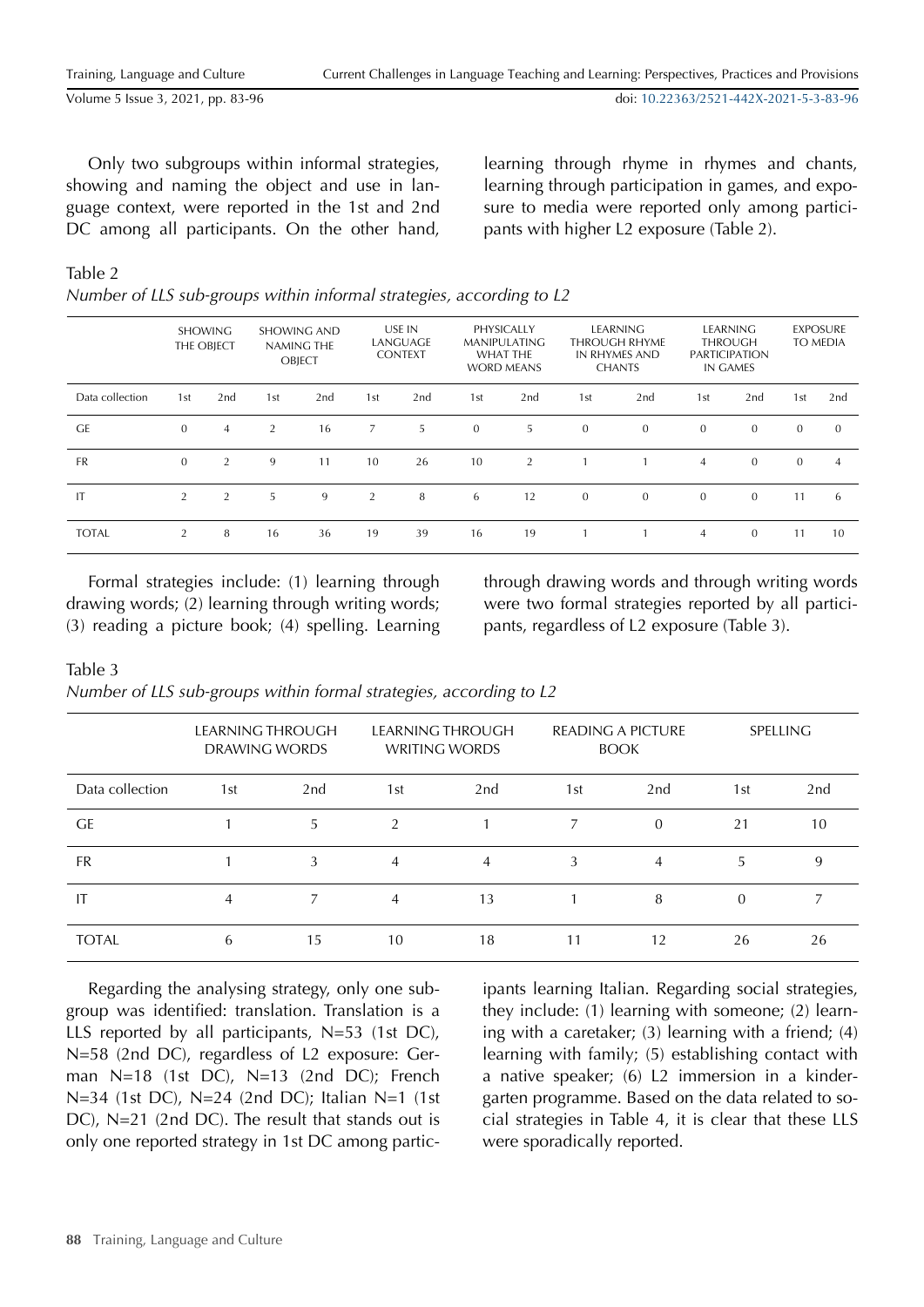#### by Sanja Vićević Ivanović, Nataša Košuta and Jakob Patekar

|                 |              | <b>LEARNING</b><br><b>WITH</b><br>SOMEONE |                | LEARNING WITH A<br>CARETAKER |                | <b>LEARNING WITH</b><br>A FRIEND |                | <b>LEARNING WITH</b><br><b>FAMILY</b> |              | ESTABLISHING<br><b>CONTACT WITH A</b><br><b>NATIVE SPEAKER</b> |              | <b>L2 IMMERSION IN</b><br>A KINDERGARTEN<br>PROGRAMME |  |
|-----------------|--------------|-------------------------------------------|----------------|------------------------------|----------------|----------------------------------|----------------|---------------------------------------|--------------|----------------------------------------------------------------|--------------|-------------------------------------------------------|--|
| Data collection | 1st          | 2nd                                       | 1st            | 2nd                          | 1st            | 2nd                              | 1st            | 2nd                                   | 1st          | 2nd                                                            | 1st          | 2nd                                                   |  |
| <b>GE</b>       | 2            | $\overline{0}$                            | $\overline{4}$ | $\overline{4}$               |                | $\overline{7}$                   | $\overline{2}$ |                                       | $\mathbf{0}$ | $\mathbf{0}$                                                   | $\mathbf{0}$ | $\theta$                                              |  |
| <b>FR</b>       | $\mathbf{0}$ | $\overline{4}$                            | $\mathbf{0}$   | 2                            | $\overline{2}$ | $\overline{7}$                   | $\mathbf{0}$   | $\overline{0}$                        | $\mathbf{0}$ | 3                                                              | $\mathbf{0}$ |                                                       |  |
| IT              |              | $\overline{0}$                            | 2              | $\mathbf{0}$                 | 5              | 2                                | 5              | 3                                     | $\mathbf{0}$ | $\mathbf{0}$                                                   | 15           | 2                                                     |  |
| <b>TOTAL</b>    | 3            | $\overline{4}$                            | 6              | $\overline{4}$               | 8              | 16                               | 7              | $\overline{4}$                        | $\mathbf{0}$ | 3                                                              | 15           | 3                                                     |  |

# Table 4 *Number of LLS sub-groups within social strategies, according to L2*

Finally, metacognitive strategies include: (1) mental and physical preparation for learning,  $N=6$ (German, 2nd DC); (2) error correction, N=1 (German, 1st DC); (3) assessment, N=1 (French, 1st DC). These LLS are the least reported and we would like to highlight that metacognitive strategies were not recorded among participants exposed to Italian.

In the following part of the paper, we focus on certain research aspects considering the intensity of L2 exposure. In order to answer the second and the third question, we analysed the data qualitatively. Hence, we first describe similarities among the three groups and then we show differences in reported LLS considering the intensity of L2 exposure.

# **4.2. Similarities in the use of LLS in the 1st and 2nd data collection**

In view of similarities in reported LLS, it should be noted that within four groups of LLS (memory strategies, informal strategies, analysing strategies, and formal strategies) in several subgroups LLS were reported in both first and second DC regardless of the intensity of L2 exposure. The subgroups are: listening to the interlocutor, model repetition, and autonomous repetition (memory strategies), showing and naming the object, and use in language context (informal strategies), translation (analysing strategy), learning through drawing words and through writing words (formal strategies). The fact that these strategies were reported in both DCs might indicate that young learners are aware of them at that age and that they could be seen as characteristic to the strategic behaviour of children at an early age, regardless of the intensity L2 exposure.

In relation to memory strategies, which are the most frequently reported LLS in both DCs, our research shows that children at an early age, regardless the intensity of L2 exposure, consciously invest effort in memorising information and, in doing that, use different repetition strategies, such as listening (Example 1) and model repetition (Example 2). In contrast, previous research has shown that memory strategies are not used at a conscious level, although they play an important role in ELL (Nikolov, 1999, 2002). We find that a young child gives precedence to memorising information through repetition, primarily because that is one of key developmental features of six- and seven-year olds (Patekar, 2014). Furthermore, a child's working memory is limited, with its retention period extending as the child grows, which opens up an opportunity to process more information, which leads to the growth of complexity of retained information (Vasta et al., 1998).

Henceforth, (I) stands for the interviewer and (I) with a number stands for a given interviewee. The word in bold marks that the word was emphasised in speech. The symbol || indicates overlapping utterances. The utterances were translated from Croatian and Italian into English, retaining only the key word or phrase in the original language.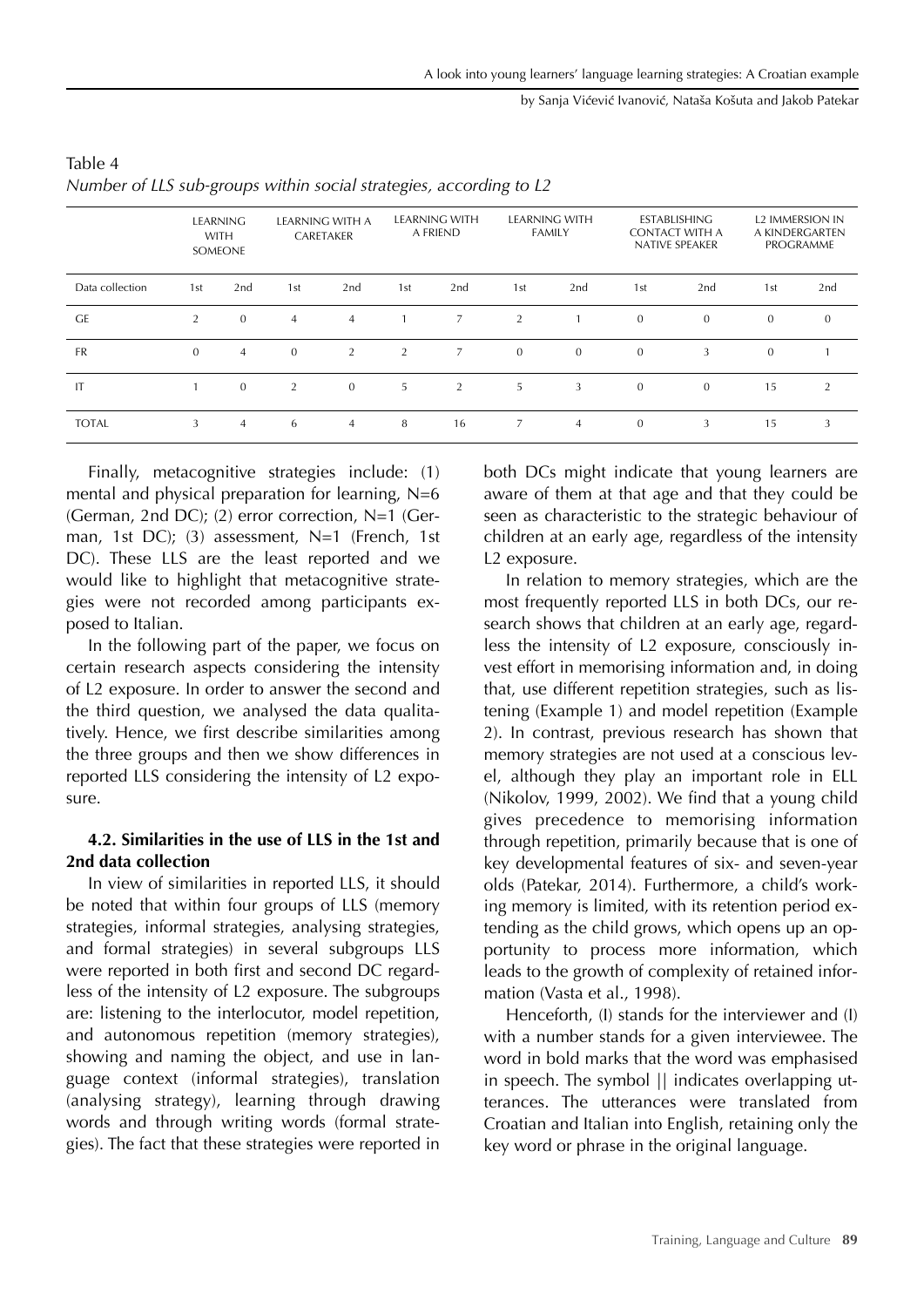# 1. LISTENING

*(I): How would you help the kitty to learn to say 'blau'?*

*(I10): I would tell her blau.*

2. MODEL REPETITION

*(I): And how would you help the kangaroo to learn to say 'la mano'?*

*(I63): La mano.*

*(I): And he? (interviewer points to the toy) (I63): Repeats la mano.* 

In the aforementioned research (Nikolov, 1999, 2002) it was found that young learners rely more on the natural acquisition process and use fewer LLS. However, if we look at the strategy of showing and naming the object (Example 3) and the strategy of use in language context (Example 4) from our study, it can be seen that participants apply L1 acquisition mechanisms as LLS, regardless of the intensity of L2 exposure. This is expected as children at that age are still acquiring their L1 and are possibly applying the mechanisms of L1 acquisition when acquiring or learning L2.

3. SHOWING AND NAMING THE OBJECT

*(I): How would you help the kitty to learn to say 'blau'?*

*(I13): Blau means blue.*

*(I): (interviewee is silent for a second) And how else would you help the kitty to learn to say 'blau'?*

*(I13): To make it easier for her, then I would show her blue sky.* 

*(I): And she would learn that that is blau?*

*(I13): (nods affirmatively)*

4. USE IN LANGUAGE CONTEXT

*(I): And how would you help the panda to learn to say 'la giacca'?*

*(I62): Put on your jacket!*

*(I): Ah, you would say: put on your jacket and she would learn the word?!*

We consider evidence of a translation strategy use a valuable find (Example 5). Translation as a strategy is characteristic of all participants in the sample, regardless of the intensity of L2 exposure, which might indicate metalinguistic awareness that develops in the early childhood due to children's cognitive and language development (Berk, 2006).

# 5. TRANSLATION FROM CROATIAN TO L2

*(I): Mmm, so you would tell it that la pomme is an apple. And how else would you help the baby elephant learn to say 'la pomme'?*

*(I33): Mmmm, that I say... mmm apple, and he says la pomme.*

The use of formal strategies such as learning through drawing words (Example 6) and writing words (Example 7) is typical for school-age children. However, participants in our research were not pupils. Nonetheless, children in Croatia begin preparing for school as part of the pre-school programme, which evidently plays an important role in shaping their (language) learning, regardless of the intensity of L2 exposure. As previously stated, Mihaljević Djigunović (2001) believes that the evidence of formal LLS in young learners is a reflection of how the children were taught or to what they were exposed. The data from our research points in the same direction. Note, however, that this is in contrast with Kirsch's (2012, p. 393) finding that *'the strategies are similar, though not identical to the actual experiences'.*

6. LEARNING THROUGH DRAWING WORDS

*(I): And how would you help the kangaroo to learn to say 'die Hand'?*

*(I15): Mm... (silent for 16 seconds) That he fiiiirst... (silent for 2 seconds) Aaaaa, draws, colours, and says, aaaaa...*

*(I): Die Hand.*

*(I15): (nods affirmatively)*

7. LEARNING THROUGH WRITING WORDS

*(I): And how else would you help the kangaroo to learn to say 'la main'?*

*(I35): Well, I'd write it on the board.*

# **4.3. Similarities in the use of some formal and informal LLS in the 2nd data collection**

Based on the results of the second DC, it was found that spelling (as part of formal strategies) and showing the object and physically manipulating what the word means (as part of informal strategies) were reported in all three groups of participants. Although these LLS were not reported in the first DC within all three groups, we can assume that learners are quite aware of them and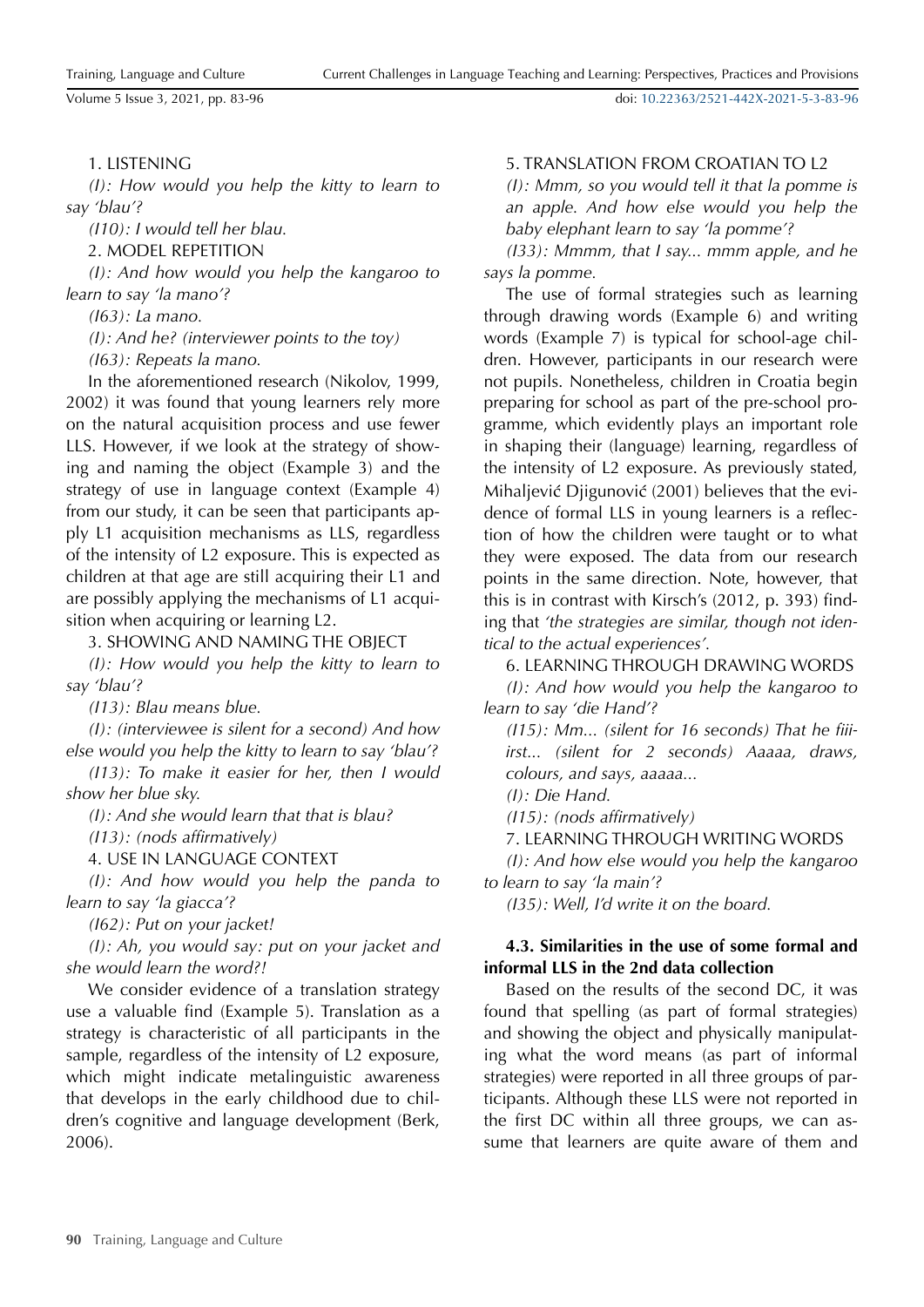that they are characteristic of learners at an early age, regardless of the intensity of L2 exposure. It is possible that participants simply did not report them in the first DC for some reason.

The strategy of showing the object (Example 8) and physically manipulating what the object means (Example 9) also supports the fact that, regardless of the intensity of L2 exposure, participants recognise L1 acquisition mechanisms and apply them consciously as L2 learning strategies.

8. SHOWING THE OBJECT

*(I): And how else would you help the baby elephant to say 'der Apfel'?*

*(I10): || Ooouch! I would… I would show the apple.*

*(I): How?*

*(I10): I would show the apple.*

9. PHYSICALLY MANIPULATING WHAT THE WORD MEANS

*(I): And how would you help the elephant to learn to say 'la mela'?*

*(I59): La mela.*

*(I): You say la mela, and the elephant?*

*(I59): Answers.*

*(I): What does he answer?*

*(I59): That… that… he eats the apple.*

*(I): Aaaah, he eats the apple when you say la mela?*

*(I59): Yes.*

The use of spelling as a formal strategy (Example 10) suggests that LLS are a reflection of what the learners were exposed to or of the way they were taught (Mihaljević Djigunović, 2001). Therefore, exposure to typical school activities could be linked to the use of formal LLS, regardless of the intensity of L2 exposure.

10. SPELLING

*(I): And how would you help the elephant to learn to say 'der Apfel'?*

*(I14): Mmm... D-e-r Apfl. Hhh... d, hee... Der Apfel.*

*(I): Mhm.*

*(I14): Mm, aaaand... D-e-r A-p-f-l-e-l.*

*(I): So, you would spell d-e-r A-p-f-e-l, and the elephant?*

*(I14): Would repeat after me.*

# **4.4. Similarities in the use of metacognitive LLS in the 1st and 2nd data collection**

Data on metacognitive strategies (mental and physical preparation for learning, error correction, and assessment) indicates that they are reported sporadically in the first and second DC, which is in line with the findings of Ćirković-Miladinović (2017). The results related to the occurrence of mental and physical preparation for learning (Example 11), error correction (Example 12), and assessment (Example 13) confirm that while children can think about their language acquisition, they do not prefer to do so. Children in the early childhood can indeed think about their own thinking, thanks to cognitive and language development (Berk, 2006).

11. MENTAL AND PHYSICAL PREPARATION FOR LEARNING

*(I): And tell meee, how else would you help the puppy tooo learn to say 'drei'?* 

*(I19): (interviewee silent for 1 second) Ittt maybe haaas to run a lot and so, and I didn't sa– I couldn't (murmurs) …say three so I ran as fast as I could and I did it.* 

*(I): Then you learned to say drei?*

*(I19): (nods affirmatively)*

12. ERROR CORRECTION

*(I): And tell me how would you help the baby elephant to learn to say 'der Apfel'?*

*(I14): Apf… l… (children's voices in the background), there's a baby coming.*

*(I): Mmh. (indistinguishable voices in the background for 6 seconds)*

*(I14): Mmmmm, that we together… then him then me… letter by letter, and then... only… he tries, and then if it's not correct, then I help him.*

13. ASSESSMENT

*(I): And is there another way in which you could help him to learn to say 'la pomme'?*

*(I34): I would give him homework to write pomme, and then he gives it back to me.*

*(I): Aha, so he would write pomme and give it back to you?*

*(I34): Yes.*

*(I): Ooooh. (I34): And I mark it.*

**90** Training, Language and CultureTraining, Language and Culture **91**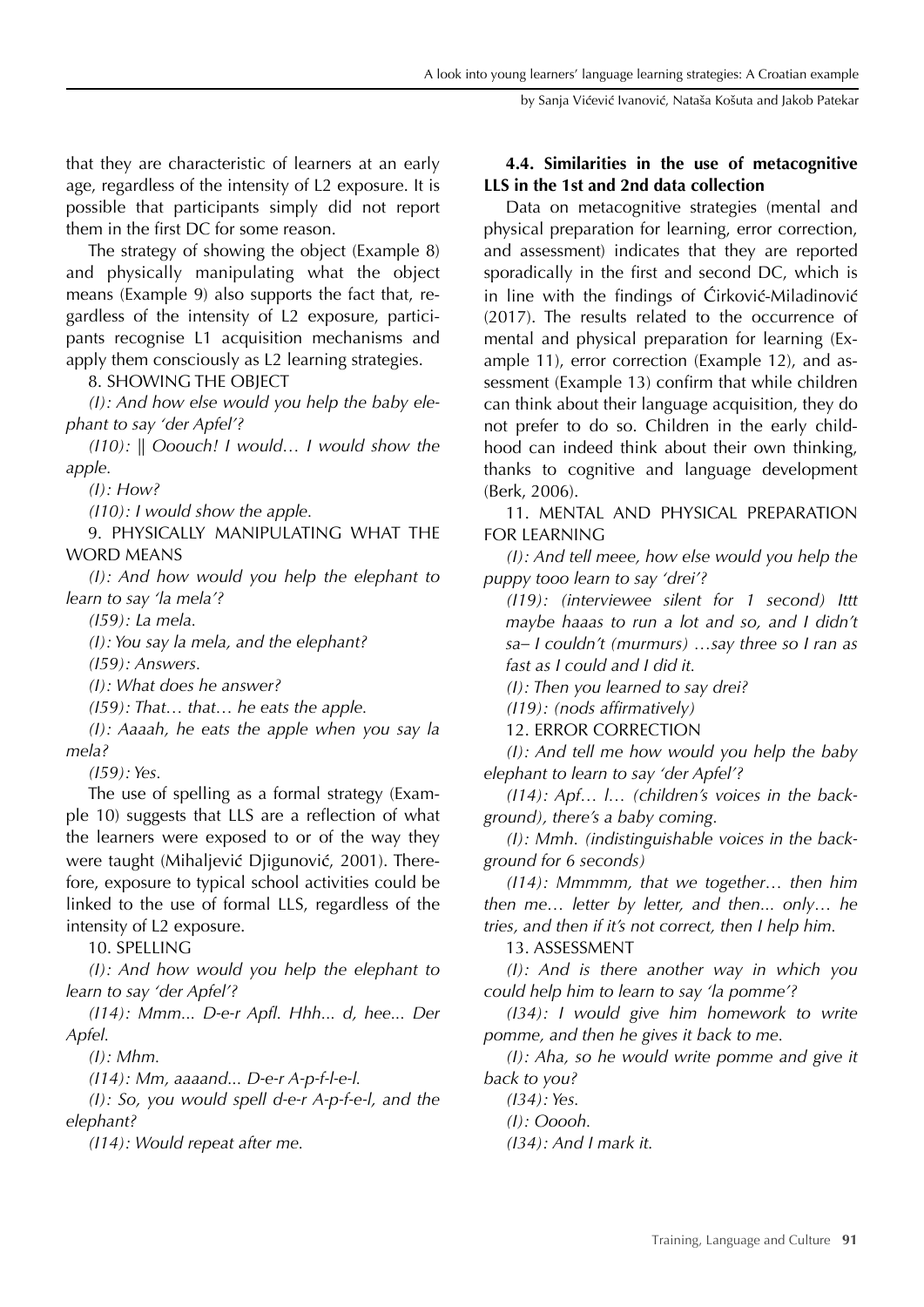Training, Language and Culture

Volume 5 Issue 3, 2021, pp. 83-96

doi: [10.22363/2521-442X-2021-5-3-83-96](https://doi.org/10.22363/2521-442X-2021-5-3-83-96)

*'The results related to the occurrence of mental and physical preparation for learning (Example 11), error correction (Example 12), and assessment (Example 13) confirm that while children can think about their language acquisition, they do not prefer to do so'*

# **4.5. Differences in the use of LLS regardless of 1st and 2nd data collection**

In the following part of the paper, we focus on the differences in reported LLS. The differences could not be related to the two different data collection points; rather, they are connected to the intensity of L2 exposure. With regard to this, within informal strategies we see differences between the strategies of learning through rhyme in rhymes and chants and exposure to media, and social strategies where the differences are noted in the strategies of establishing contact with a native speaker and L2 immersion in a kindergarten programme. The above-mentioned informal and social strategies surface among the participants with greater intensity of L2 exposure, and they appear to link institutional and non-institutional language acquisition. Let us recall that Tragant and Victori (2003) claim that more proficient learners report and probably use a wider spectrum of LLS. Seeing that in our sample only the participants with a higher intensity of L2 exposure (French and Italian) reported LLS typical for non-institutional language acquisition, we assume that these participants are more proficient and this shows a tendency toward a more diverse and effective use of LLS. Learning through rhyme in rhymes and chants (Example 14), exposure to media (Example 15), establishing a contact with a native speaker (Example 16), and L2 immersion in a kindergarten programme (Example 17) prove that participants with a higher intensity of L2 exposure are already at an early age able to use more diverse LLS than participants with less exposure because they extend institutional language acquisition to non-institutional contexts.

14. LEARNING THROUGH RHYME IN RHYMES AND CHANTS

*(I): Now you will help, aaaa, puppy... eeh and how would you help him learn to say trua?*

*(I36): Number three. (interviewee silent for 2 seconds) Like this!... Let's say now the puppy wants to know a rhyme…*

15. EXPOSURE TO MEDIA

*(I): Now tell me how would you help the dog to learn the word 'tre'?*

*(I64): Eeer, now (interviewee looks and touches the toy) the word... there is a cartoon where they say number tre and then he knows.*

*(I): Then he knows?! Only if they say it in the cartoon!*

*(I64): (interviewee continues to look at and touch the toy)*

16. ESTABLISHING CONTACT WITH A NATIVE SPEAKER

*(I): Mhm! And how would you help the panda to learn to say 'le blouson'?*

*(I34): Le blouson. (interviewee silent for a second) Aaaand...*

*(I): Aha, you would say that, and what would she do?*

*(I34): Le blouson.*

*(I): She would repeat.*

*(I34): (nods affirmatively)*

*(I): Mhm. (interviewer silent for a second)*

*(I34): And she would re... she would also... aaand, also she would go to the zoo to the French paaaandas.*

17. L2 IMMERSION IN A KINDERGARTEN PROGRAMME

*(I): And how would you help the parrot to learn to say 'Mi chiamo Ara'?*

*(I60): She would go to the kindergarten and after the teacher says it in Italian, she speaks Italian and then (murmurs)*

*(I): Then? Repeats?*

*(I60): (nods affirmatively)*

Interesting data was collected for the following subgroups of social strategies: learning with a caretaker, learning with a friend, and learning with family. Although a number of authors (Nikolov, 1999, 2002; Tragant & Victori, 2003, 2006; Kirsch,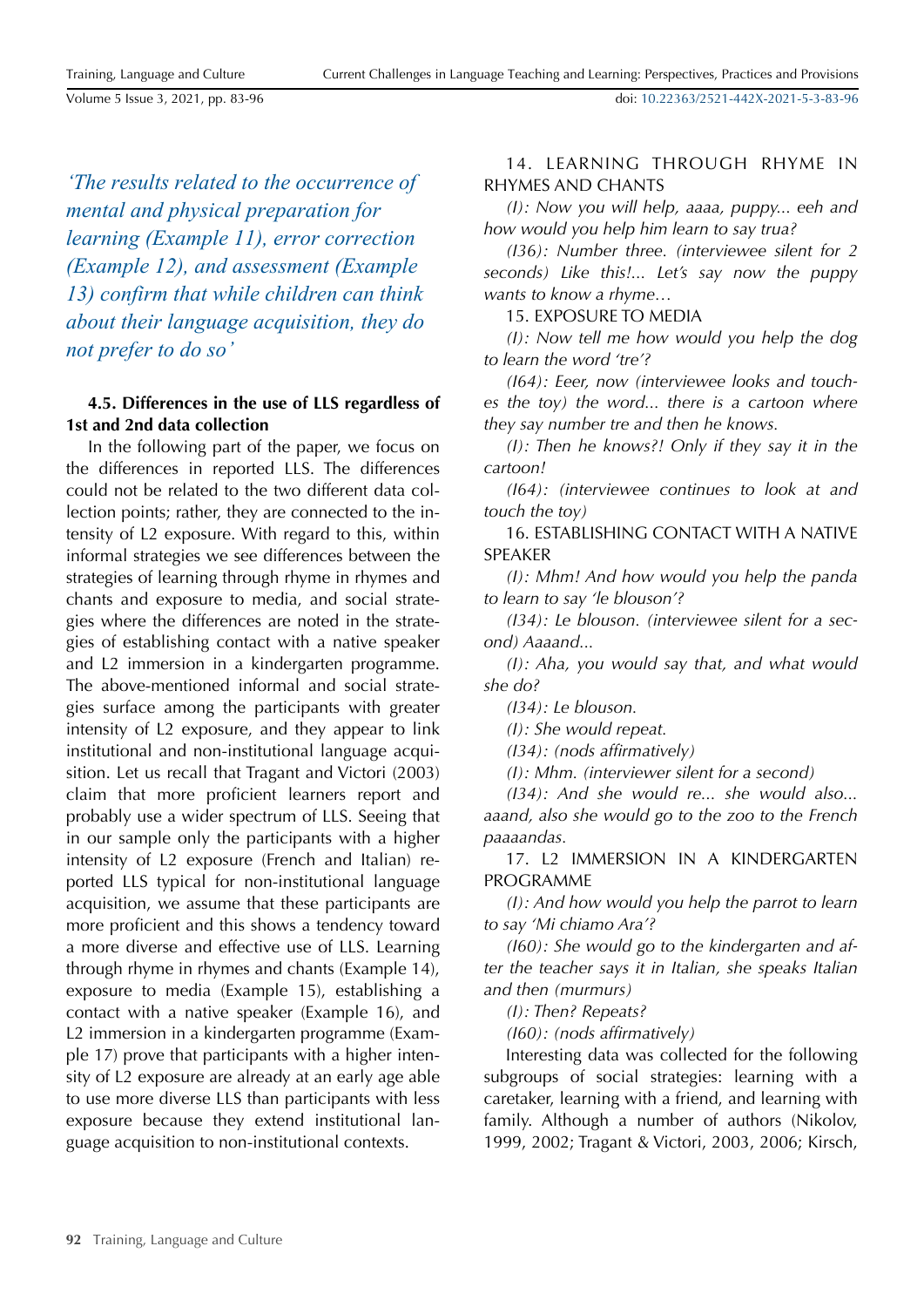2012) underscore the importance of social LLS at an early age, our research shows that the strategies of learning with a caretaker (Example 18), learning with a friend (Example 19), and learning with family are only reported in the first and second DC by participants with a lower intensity of L2 exposure. Considering the results of previous research, we expected that the importance of a more proficient language model from the immediate social surrounding would be equally acknowledged by all participants, and we wonder why this has not been the case. It is possible that participants with lower exposure recognise the effectiveness of social strategies, become aware of their use, and hence seek help from a more proficient language model, unlike participants with higher exposure who might be using these strategies without being aware of them.

# 18. LEARNING WITH A CARETAKER

*(I): And now try really, really hard, how would you help the dog to learn to say 'drei'?*

*(I19): Eeem… (silent for 2 seconds), kindergarten teachers taught us.*

*(I): Kindergarten teachers taught you?*

*(I19): Yes, when we count… counted and then we had to say 'drei' so the teacher taught us.* 

*(I): Aha, when you were counting?*

*(I19): Yes.*

# 20. LEARNING WITH A FRIEND

*(I): Aahhaaa to look at it and then to say it. And how else would you help him, aaaa, to learn to say 'le blouson'?*

*(I31): (interviewee silent for 2 seconds) Hm... weeell... (interviewee silent for 3 seconds) ...to think and... and, eem... s, sss, aaaa s, s... a friend whispers it to him.*

*(I): Aaah, great!*

# **5. CONCLUSION**

Based on the theoretical framework described in this paper, we can conclude that the results of previous research into LLS mainly refer to ten-yearold participants (see Psaltou-Joycey et al., 2012; Sadeghi & Khonbi, 2013; Savić, 2014; Platsidou & Sipitanou, 2015; Ćirković-Miladinović, 2017; Gürsoy & Eken, 2018), and that studies with younger participants are sporadic. Bearing in mind the child's cognitive profile and other characteristics (Berk, 2006), differences among the age groups are significant and possibly determine the use of LLS. For this reason, we undertook to carry out this study to gain an insight into the strategic behaviour of children at an early age, considering the intensity of L2 exposure.

The results of this study enabled us to describe LLS based on the similarities and differences in LLS use with regard to the intensity of L2 exposure. A key finding, in relation to the criterion of similarity considering the intensity of L2 exposure, is that participants prefer to use the following memory strategies: listening to the interlocutor, model repetition, and autonomous repetition. The use of these strategies is determined by the limited working memory capacity, and not by the intensity of L2 exposure. Furthermore, another key finding is an insight into the use of certain informal strategies, such as showing and naming the object and use in language context. Based on the results related to these strategies, we believe that the strategic behaviour typical of L1 acquisition is transferred to L2 acquisition regardless of L2 exposure. Another important finding is related to the analysing strategy, that is, to the subgroup of translation. The use of this strategy might indicate that participants have developed metalinguistic awareness, regardless of the intensity of L2 exposure. The use of formal strategies such as learning through drawing words and learning through writing words found in this research shows that exposure to typical school activities as a part of pre-school preparation for the start of formal education could be linked to the use of LLS regardless of the intensity of L2 exposure. These findings are not surprising if we take into consideration that all the participants included in this research went through pre-school preparation, which is based on activities that are part of everyday school routine. Given that all of these results come from the first and second DC, we believe that the described use of LLS is typical for young learners, whereas the results related to the similarities of LLS from the second DC should be explored in further studies, that is, why spelling (as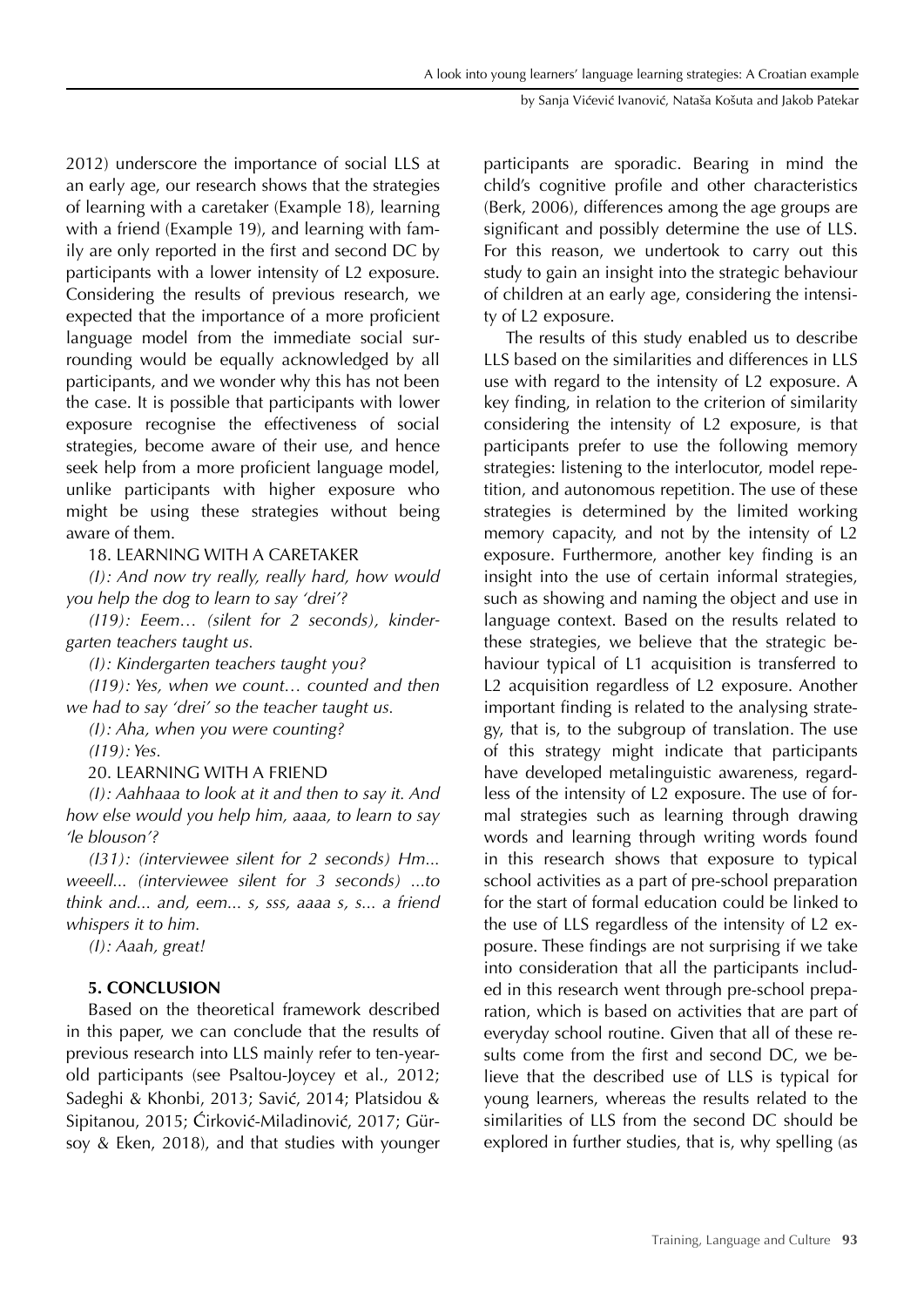doi: [10.22363/2521-442X-2021-5-3-83-96](https://doi.org/10.22363/2521-442X-2021-5-3-83-96)

part of formal strategies) and showing the object and physically manipulating what the word means (as part of informal strategies) were not reported in the first DC. The sample might be expanded to a greater number of participants to gain better insights into strategic language behaviour of young learners.

With regard to the differences in the use of LLS considering the intensity of L2 exposure, we find that children at an early age with a higher intensity of exposure to L2 show a tendency to use informal strategies, such as learning through rhyme in rhymes and chants and exposure to media, as well as social strategies such as establishing contact with a native speaker and L2 immersion in a kindergarten programme. This might indicate that already at this age children with a higher intensity of L2 exposure are prepared to extend institutional language acquisition to non-institutional. Seeing that previous research has highlighted social strategies as characteristic of young learners, our findings are somewhat surprising as they show that only participants with lower intensity of L2 exposure report such strategies. They might be reporting the use of these strategies because they are aware of their usefulness, unlike young learners with a higher intensity of L2 exposure who might not be reporting them because they are using them without being aware of them.

Although our study has yielded valuable results regarding the use of LLS in young learners and considering the intensity of L2 exposure, it has also opened up certain questions related to the strategic behaviour of children at an early age, which should be explored in further research. For

## **References**

- Ajduković, M., & Kolesarić, V. (Eds.). (2003). *Eti*č*ki kodeks istraživanja s djecom.* Vijeće za djecu Vlade Republike Hrvatske. (In Croatian)
- Berk, L. E. (2006). *Child development* (7th ed.). Pearson Publishing.
- Chilkiewicz, K. (2015). Direct language learning strategies in the theory by Rebecca Oxford in English vocabulary acquisition at the age group of 11– 12-year-olds. *World Scientific News, 7,* 179-206.

example, it would be interesting to explore whether not reporting LLS (such as affective strategies) means that young learners do not use them or that they are simply not aware of them. Likewise, the question of metacognitive strategy use in young learners is also quite interesting and requires further investigation into which metacognitive strategies are typical within the age group in view of different intensity of L2 exposure.

We find the results of this study to be a solid starting point for further research which should be verified through further studies of participants from other countries and contexts.

At this point we would like to highlight the insights from this study into conducting research with young learners. We found that there are certain preconditions that need to be met in order to carry out such research properly. The first is that the researcher establishes a warm, emotional, and respectful relationship with the participants so that they would be willing to cooperate. The second is to understand young participants' emotional and social world, which means the researcher will use familiar content and games to get closer to respondents and motivate them to participate. Finally, and equally important, the researcher needs to be aware of young learners' cognitive development as this affects the choice of instrument.

Regardless of the challenges that research with young learners poses, such studies are needed to establish theoretical models for the description of LLS of very young learners. Only on the basis of such models will it be possible to design effective guidelines for integrating the teaching of LLS in foreign language education from an early age.

- Ćirković-Miladinović, I. (2017). Foreign language learning strategies used by young learners. *Studia Anglica*, *226*(7), 66-76.
- Dörnyei, Z. (2005). *The psychology of the language learner: Individual differences in second language acquisition*. Lawrence Erlbaum Associates.
- Dörnyei, Z., & Ryan, S. (2015). *The psychology of the language learner revisited*. Routledge. [https://doi.](https://doi.org/10.4324/9781315779553)  [org/10.4324/9781315779553](https://doi.org/10.4324/9781315779553)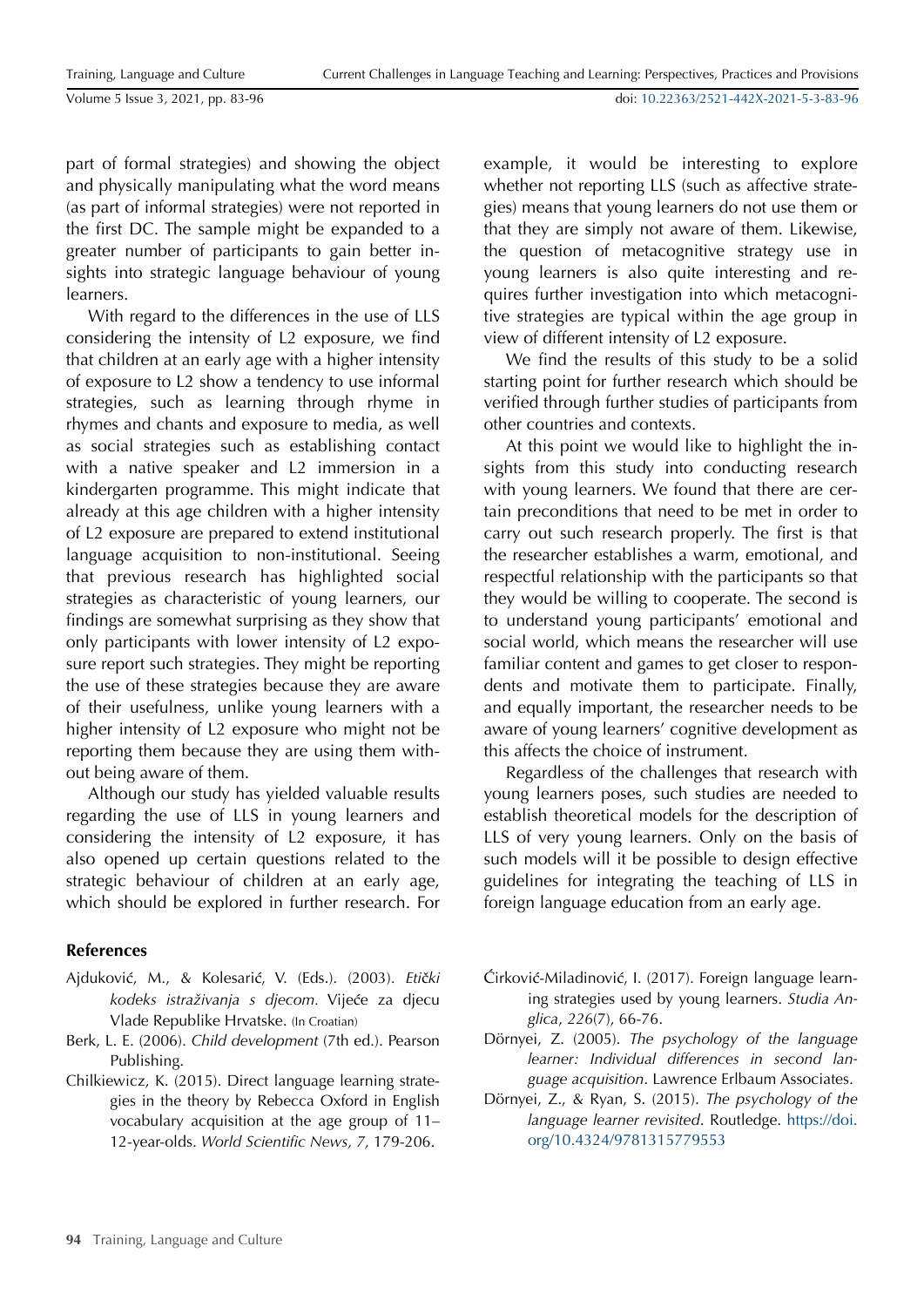by Sanja Vićević Ivanović, Nataša Košuta and Jakob Patekar

- Dörnyei, Z., & Skehan, P. (2005). Individual differences in second language learning. In C. J. Doughty & M. H. Long (Eds.), *The handbook of second language acquisition* (pp. 589-630). Wiley.
- Gu, P. Y., Hu, G., & Zhang, L. J. (2005). Investigating language learner strategies among lower primary school pupils in Singapore. *Language and Education, 19*(4), 281-303. [https://dx.doi.org/10.1080/](https://dx.doi.org/10.1080/09500780508668682)  [09500780508668682](https://dx.doi.org/10.1080/09500780508668682)
- Griffiths, C. (2019). Language learning strategies: Is the baby still in the bathwater? *Applied Linguistics, 41*(4), 607-611. [https://dx.doi.org/10.1093/app](https://dx.doi.org/10.1093/applin/amy024)  [lin/amy024](https://dx.doi.org/10.1093/applin/amy024)
- Griffiths, C., & Cansiz, G. (2015). Language learning strategies: An holistic view. *Studies in Second Language Learning and Teaching, 5*(3), 473-493. <https://dx.doi.org/10.14746/ssllt.2015.5.3.7>
- Griffiths, C., & Oxford, R. L. (2014). The twenty-first century landscape of language learning strategies: Introduction to this special issue. *System*, *43*, 1-10.
- Gürsoy, E., & Eken, E. (2018). Identifying children's language learning strategies: Turkish example. *Porta Linguarum, 30,* 43-56. [https://dx.doi.org/10.3082](https://dx.doi.org/10.30827/Digibug.54037)  [7/Digibug.54037](https://dx.doi.org/10.30827/Digibug.54037)
- Harris, V., & Grenfell, M. (2004). Language-learning strategies: A case for cross-curricular collaboration. *Language Awareness, 13*(2), 116-130. [http://](http://dx.doi.org/10.1080/09658410408667090) [dx.doi.org/10.1080/09658410408667090](http://dx.doi.org/10.1080/09658410408667090)
- Hrozková, I. (2015). Do young learners exploit the same learning strategies as adults? *Practice and Theory in Systems of Education*, *10*(1), 74-80.
- Kirsch, C. (2012). Developing children's language learner strategies at primary school. *Education 3-13: International Journal of Primary, Elementary and Early Years Education, 40*(4), 379-399. [https://](https://doi.org/10.1080/03004279.2012.691372) [doi.org/10.1080/03004279.2012.691372](https://doi.org/10.1080/03004279.2012.691372)
- Lazarić, L., & Vičević Ivanović, S. (2017). O pitanju teorijske (ne)utemeljenosti strategija učenja jezika. *Školski Vjesnik, 66*(4), 573-588. (In Croatian)
- Lütze-Miculinić, M., & Vičević Ivanović, S. (2018). Sprachlernstrategien bei Vorschulkindern am Beispiel des Französischen und des Deutschen als Fremdsprache. *Jezikoslovlje*, *19*(2), 257-287. <https://hrcak.srce.hr/207895> (In German)
- Mihaljević Djigunović, J. (2001). Do learners know how to learn a foreign language? In Y. Vrhovac (Ed.), *Children and foreign languages* (pp. 57-71). University of Zagreb.
- Nikolov, M. (1999). Strategy use in Hungarian children's classrooms through a story-based syllabus. *Strani Jezici, 28*(34), 225-233.
- Nikolov, M. (2002). *Issues in English language education*. Peter Lang.
- O'Malley, J. M., & Chamot, A. U. (1990), *Learning strategies in second language acquisition*. Cambridge University Press.
- Oxford, R. L. (1990). *Language learning strategies: What every teacher should know*. Newbury House.
- Oxford, R. L. (2013). *Teaching and researching language learning strategies*. Pearson Education.
- Oxford, R. L. (2017). *Teaching and researching language learning strategies: Self-regulation in context* (2nd ed.). Routledge. [https://dx.doi.org/10.43](https://dx.doi.org/10.4324/9781315719146)  [24/9781315719146](https://dx.doi.org/10.4324/9781315719146)
- Patekar, J. (2014). Implikacije razvojnih obilježja djece rane školske dobi za nastavu stranoga jezika. *Metodički Ogledi*, *21*(1), 67*-*81. (In Croatian)
- Pawlak, M. (2019). Investigating language learning strategies: Prospects, pitfalls and challenges. *Language Teaching Research, 25*(5), 817-835. [https://](https://doi.org/10.1177/1362168819876156) [doi.org/10.1177/1362168819876156](https://doi.org/10.1177/1362168819876156)
- Pawlak, M., & Oxford, L. R. (2018). Conclusion: The future of research into language learning strategies. *Studies in Second Language Learning and Teaching, 8*(2), 525-535. [https://dx.doi.org/10.14746/ss](https://dx.doi.org/10.14746/ssllt.2018.8.2.15)  [llt.2018.8.2.15](https://dx.doi.org/10.14746/ssllt.2018.8.2.15)
- Platsidou, M., & Sipitanou, A. (2015). Exploring relationships with grade level, gender and language proficiency in the foreign language learning strategy use of children and early adolescents. *International Journal of Research Studies in Language Learning, 4*(1), 83-96. [https://doi.org/10.58](https://doi.org/10.5861/ijrsll.2014.778)  [61/ijrsll.2014.778](https://doi.org/10.5861/ijrsll.2014.778)
- Psaltou-Joycey, A. (2019). Guidelines and materials for integrating language learning strategy instruction into the language lesson. In A. Uhl Chamot & V. Harris (Eds.), *Learning strategy instruction in the language classroom* (pp. 171-183). Multilingual Matters.
- Psaltou-Joycey, A., Mattheoudakis, M., & Alexiou, T. (2014). Language learning strategies in CLIL and non-CLIL classes: Which strategies do young learners claim they use? In A. Psaltou-Joycey, E. Agathopoulou, & M. Mattheoudakis (Eds.), *Crosscurricular approaches to language education* (pp. 305-322). Cambridge Scholars Publishing. [http://](http://dx.doi.org/10.13140/RG.2.1.3240.2088) [dx.doi.org/10.13140/RG.2.1.3240.2088](http://dx.doi.org/10.13140/RG.2.1.3240.2088)